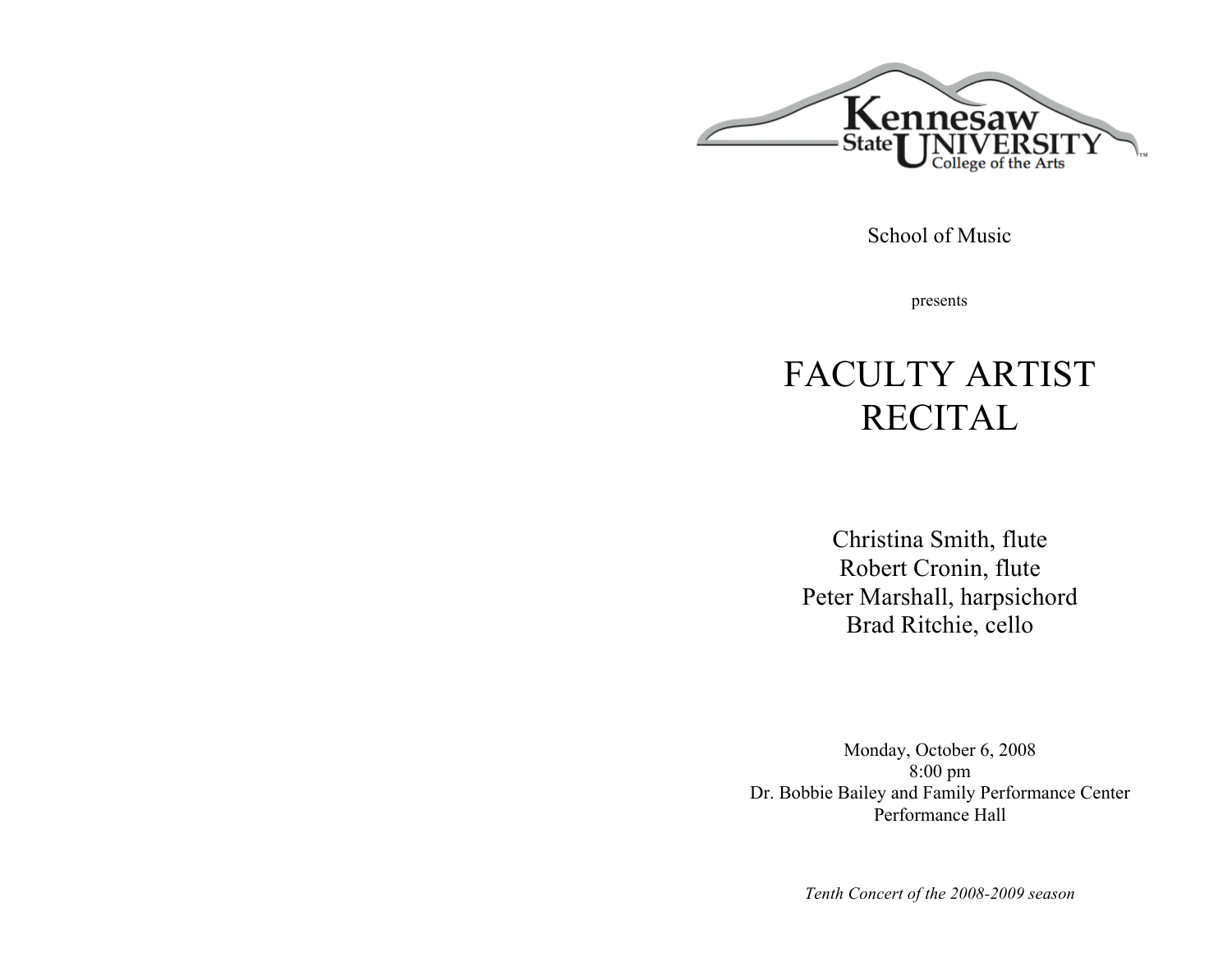**School of Music Kennesaw State University Faculty Recital**

**Christina Smith, flute Robert Cronin, flute Peter Marshall, harpsichord Brad Ritchie, cello**

Monday, October 6, 2008 8:00 pm Dr. Bobbie Bailey and Family Performance Center Performance Hall

## **PROGRAM**

| Sonata in C Major for Flute and Basso Continuo, | J. S. Bach      |  |
|-------------------------------------------------|-----------------|--|
| <b>BWV 1033</b>                                 | $(1685 - 1750)$ |  |
| Andonto                                         |                 |  |

Andante Allegro Adagio Menuet I and II

Ms. Smith, Mr. Marshall, Mr. Ritchie

**Sonata in E flat Major for Flute and Harpsichord J. S. Bach Obbligato,** BWV 1031

> Allegro moderato Siciliana Allegro

> > Mr. Cronin, Mr. Marshall

**Sonata in E Major for Flute and Basso Continuo J. S. Bach** BWV 1035

> Adagio ma non tanto Allegro Siciliano Allegro assai

> > Ms. Smith, Mr. Marshall, Mr. Ritchie

**Kennesaw State University Upcoming Music Events**

**Thursday, October 9** Kennesaw State University *Wind Ensemble and Concert Band* 8:00 pm • Bailey Performance Center Concert Hall

**Tuesday, October 14** Kennesaw State University *Choral Ensembles* 8:00 pm • Bailey Performance Center Concert Hall

**Saturday, October 18** Kennesaw State University *Collage Concert* 8:00 pm • Bailey Performance Center Concert Hall

**Thursday, October 22** Kennesaw State University *Orchestra with guest conductor Bridget Reischl World Premier of "Flame Language" by KSU Composer-in-Residence, Laurence Sherr* 8:00 pm • Bailey Performance Center Concert Hall

> **Saturday, October 25, 8:00 pm Sunday, October 26, 3:00 pm**

*Cobb Symphony Orchestra With guest conductor Bridget Reischl* Bailey Performance Center Concert Hall Tickets at: www.cobbsymphony.com

**Wednesday, October 29** Kennesaw State University Faculty Recital *George Curran, trombone and Tom Gibson, trombone* 8:00 pm • Bailey Performance Center Concert Hall

> **For the most current information, please visit http://www.kennesaw.edu/arts/events/**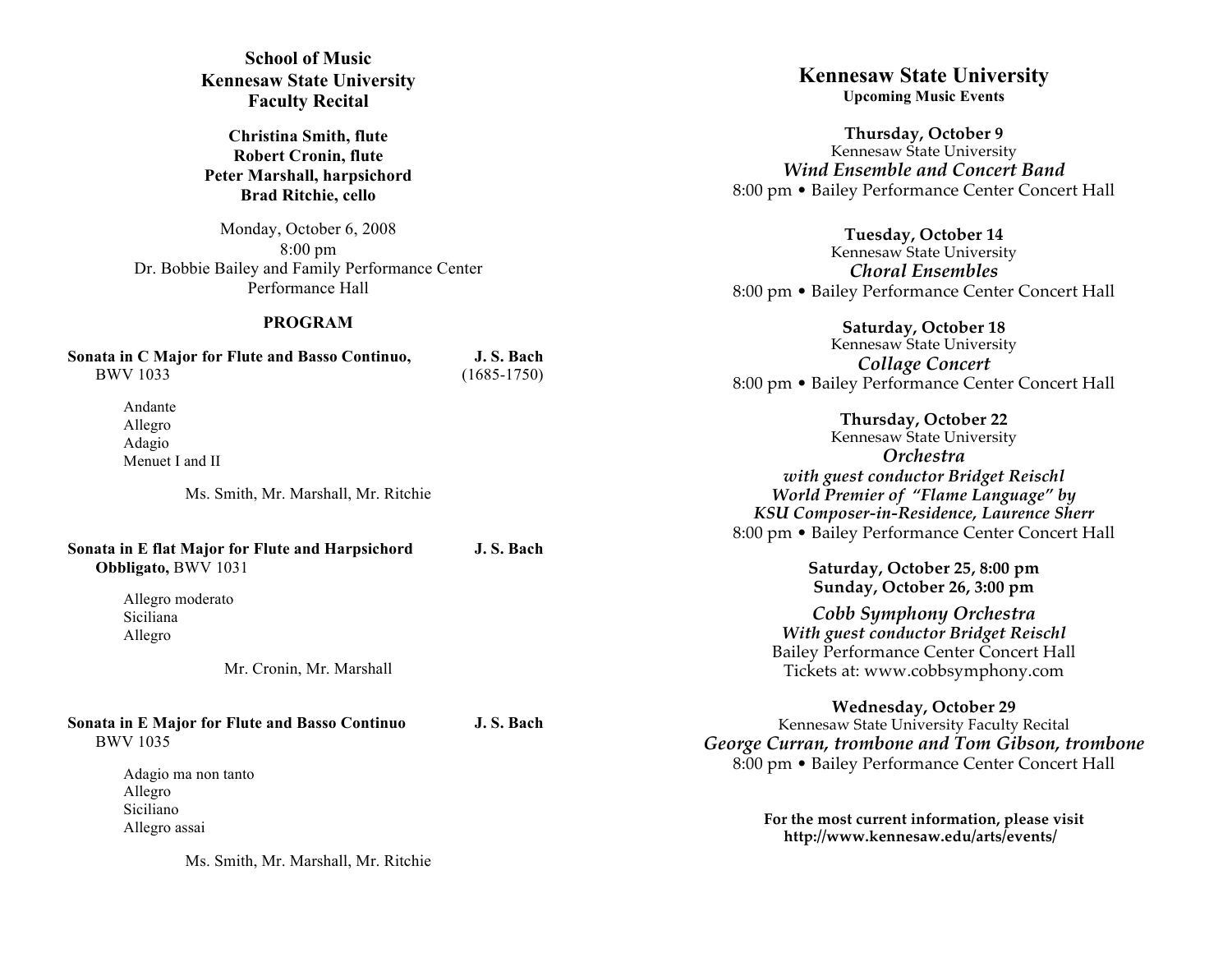Atlanta since 1993, Marshall is in frequent demand as a collaborative pianist in vocal and instrumental recitals. He has appeared with the cutting-edge contemporary ensemble Bent Frequency, and in 2004 joined the roster of the Southeastern Festival of Song.

Marshall joined the faculty of the Georgia State University School of Music in 2001. In addition to teaching accompanying, he is the Musical Director of the opera workshop during the academic year, and serves as a coach for the Harrower Summer Opera Workshop.

Dr. Marshall chaired the organ department at the Catholic University of America from 1984 to 1993, having previously taught at Duke University and served as its Chapel Organist. He holds degrees from Oberlin College and Yale University and studied at the Musikhochschule Lübeck as a Fulbright Scholar.

## **Brad Ritchie** *cello*

Brad Ritchie is from Portland, Oregon and is in his twelfth season with the Atlanta Chamber Players and Atlanta Symphony Orchestra. He received his Bachelor of Music degree from Indiana University, where he studied with Tsuyoshi Tsutsumi and Janos Starker. His graduate degree was earned at the Hochschule für Musik in Freiburg, Germany, where he studied with Adriana Contino. As a member of the Felici String Quartet, Mr. Ritchie was a winner of the Kuttner String Quartet scholarship at Indiana University and subsequently played in Japan, France and Germany. Prior to coming to Atlanta, he was a member of the New World Symphony in Miami Beach, Florida. He has twice performed chamber music on Japanese TV and recorded a CD in Tokyo, Chocolate Fashion. He enjoys walking to work, traveling to distant lands, and running to stay healthy.

## **INTERMISSION**

| <b>Sonata in E Minor for Flute and Basso Continuo</b><br><b>BWV 1034</b>  | J. S. Bach |
|---------------------------------------------------------------------------|------------|
| Adagio ma non tanto<br>Allegro<br>Andante<br>Allegro                      |            |
| Sonata in A major for Flute and Harpsichord<br>Obbligato, BWV 1032        | J. S. Bach |
| Largo e dolce<br>Allegro                                                  |            |
| Mr. Cronin, Mr. Marshall                                                  |            |
| <b>Sonata in B Minor for Flute and Harpsichord</b><br>Obbligato, BWV 1030 | J.S. Bach  |
| Andante<br>Largo e dolce<br>Presto                                        |            |
| Ms. Smith, Mr. Marshall                                                   |            |
| Trio Sonata in G major for Two Flutes and Continuo<br><b>BWV 1039</b>     | J.S. Bach  |
| Presto                                                                    |            |
| Ms. Smith, Mr. Cronin, Mr. Marshall, Mr. Ritchie                          |            |